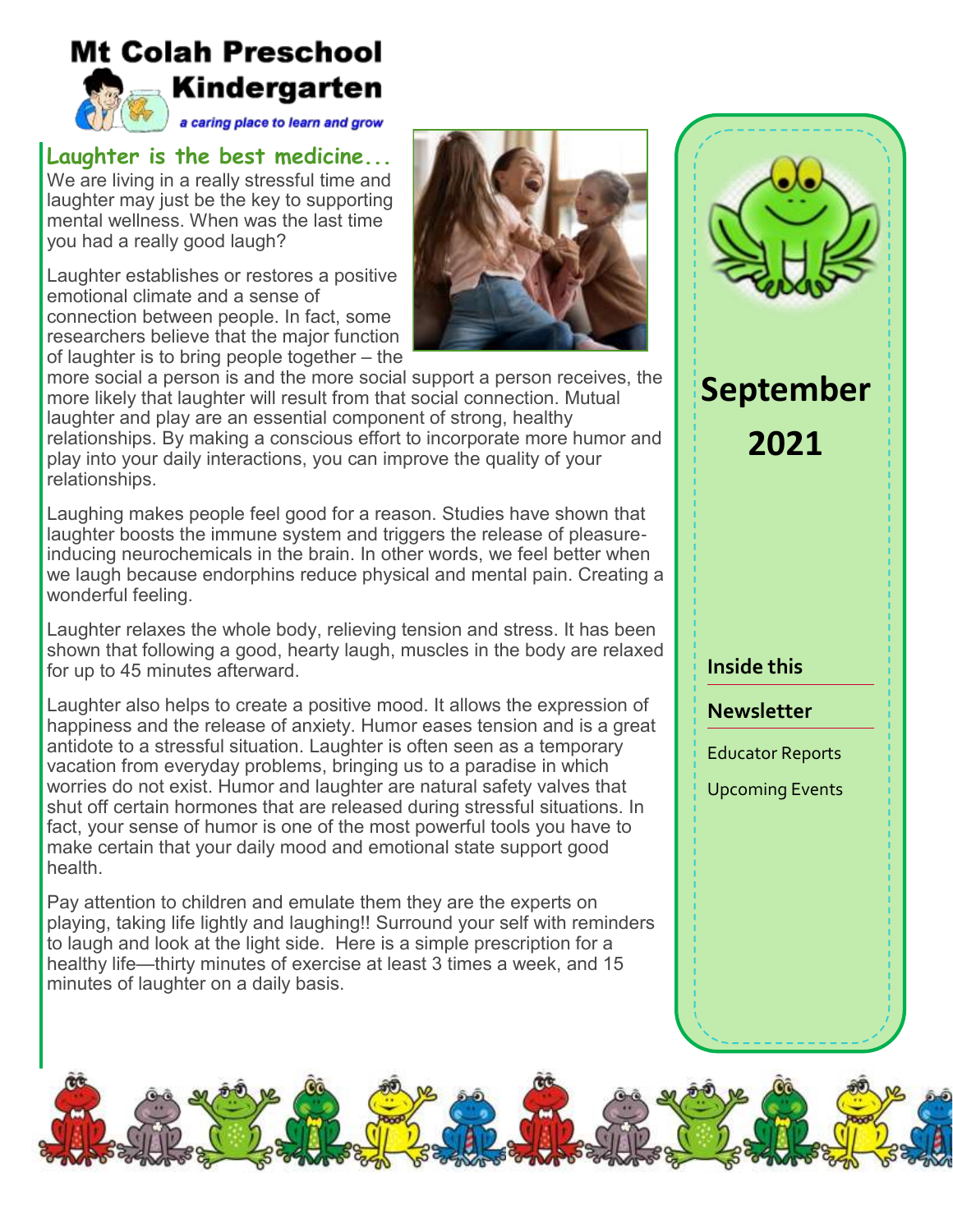

# *Our Preschool Programme Past Month in Review*

**Sweetpeas:**Over the past weeks the Sweetpeas have spent important time building motor skills. To develop fine motor skills, the children have enjoyed play-dough sessions. They have created interesting shapes by rolling, pushing, and pinching the dough as they strengthen small muscles in their hands and wrists.They have also had fun developing their pencil grips by creating beautiful drawings to share with their families. Cutting is another skill we have been working on, which can sometimes be a little tricky. The children have come a long way and are attempting to cut along lines with changing direction. What fun everyone has had being outside enjoying the warm weather. The Sweetpeas have been enthusiastically participating in gross motor activities, running, kicking balls and climbing on A-frames and beams. During Mini Moves sessions we continue to work on fundamental movement skills concentrating on developing kicking, catching and side sliding. Skipping is the new skill we are learning and it is proving to be a little difficult to conquer. With determination and practice it will not be long before we see success. We all joined in a fun dance experience which challenged balance, co-ordination, body and spacial awareness, as well as the ability to cross the midline. Developing these motor skills is important for children not just for academic purposes, but also giving them confidence and independence as they move through life. *'Play is really the work of Childhood' -* Fred Rogers

**Bluebells:** This month we had the chicks come to visit us which everyone loved and we learned about the life cycle of these, as well as how to take care of them. We have been having regular discussions about how to keep ourselves active, especially as we are in lockdown. Every morning at preschool, we start our day with a music and movement session. There are many great benefits to music and movement and it helps us work on language skills such as listening, recognising and reproducing words and using rhyming words. Physical skills such as physical balance and, micro/macro physical skills which produce and control sounds and movements get a great work out. Our cognitive skills are supported as we use memory skills, create, compose, and improvise and problem solve through listening. Our social skills such as taking turns, sharing and valuing ideas, and dancing together are also used here. One of our favourite songs just now is Floor Is Lava by the Kiboomers which has some great actions as well as the fun of avoiding the lava. You can find this song on You Tube. Max has also introduced us to the Monster Mash which gets everyone moving! Do you have any great songs your family loves to dance to? Let us know!

**Schoolies:** The Schoolies have been immersing themselves in all kinds of pretend and role play using their own and each other's imagination to help guide their play. Imagination is an essential component of childhood and introduces the concept of role-playing which helps the children make sense of their world by practicing skills and interactions they observe in the real world. It can help everything from decision-making skills to behaviour and social skills. Educators love creating inviting plays paces and resources to foster these interests and games. Recently we have created cubbies down in the fairy garden for the baby dolls and 'Mums and Dads' to enjoy a tea party. Social interactions and relationships are a big focus here at Mt Colah Pre-School especially in these times where social activities and are at a low.

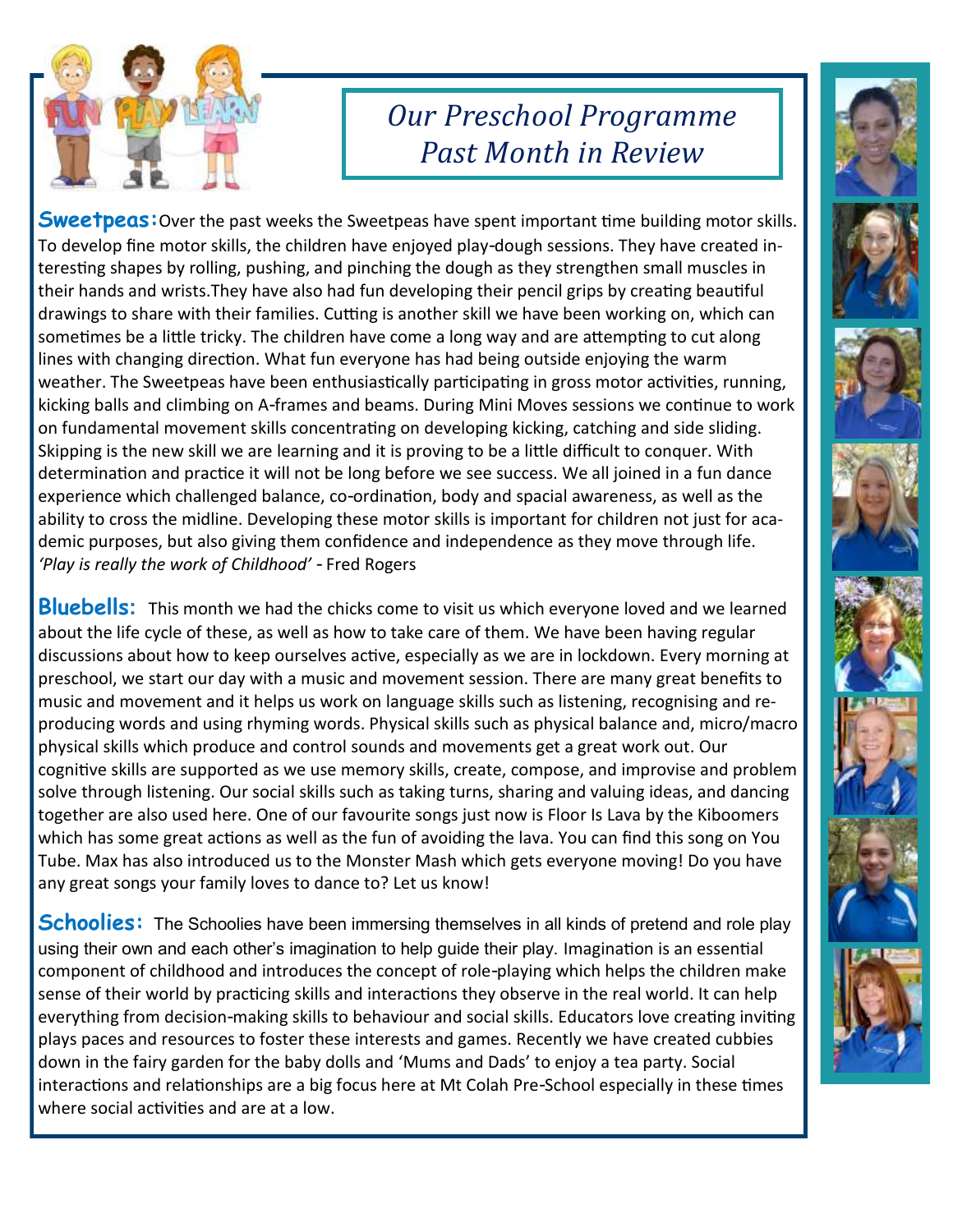

Dear Families, We would like to pass on a HUGE thank you to all our families for the many, many ways you have supported the team during thisongoing COVID lockdown period. Your support really puts smiles on our faces and confirms why we are in this industry—for our wonderful children and families!

We are all in this together and together we will get through this and look forward to the other side. If there is anything you need from us, please ask. *Thank you again from everyone at Preschool!*



## *Just Taking a Break…..*

During Little Endeavours Jo overhead this conversation. Maddie B - "Lara's not here AGAIN" and then Lily W replied - "Yeah, she's always taking a break"

# **Scholastic Book Club**

Thank you for all the orders from Issue 5. With the commission from this, we bought a book called Get Back In Your Books which is a great read for Book Week. The children also requested a new



dinosaur book so we bought Find Out! Dinosaurs which has lots of great facts and pictures. Issue 6 will be in your communication pocket soon. Thank you for your continued support of the book club.

**September Birthdays**

# **A big Happy Birthday to all of our children and educators having a birthday this month.**

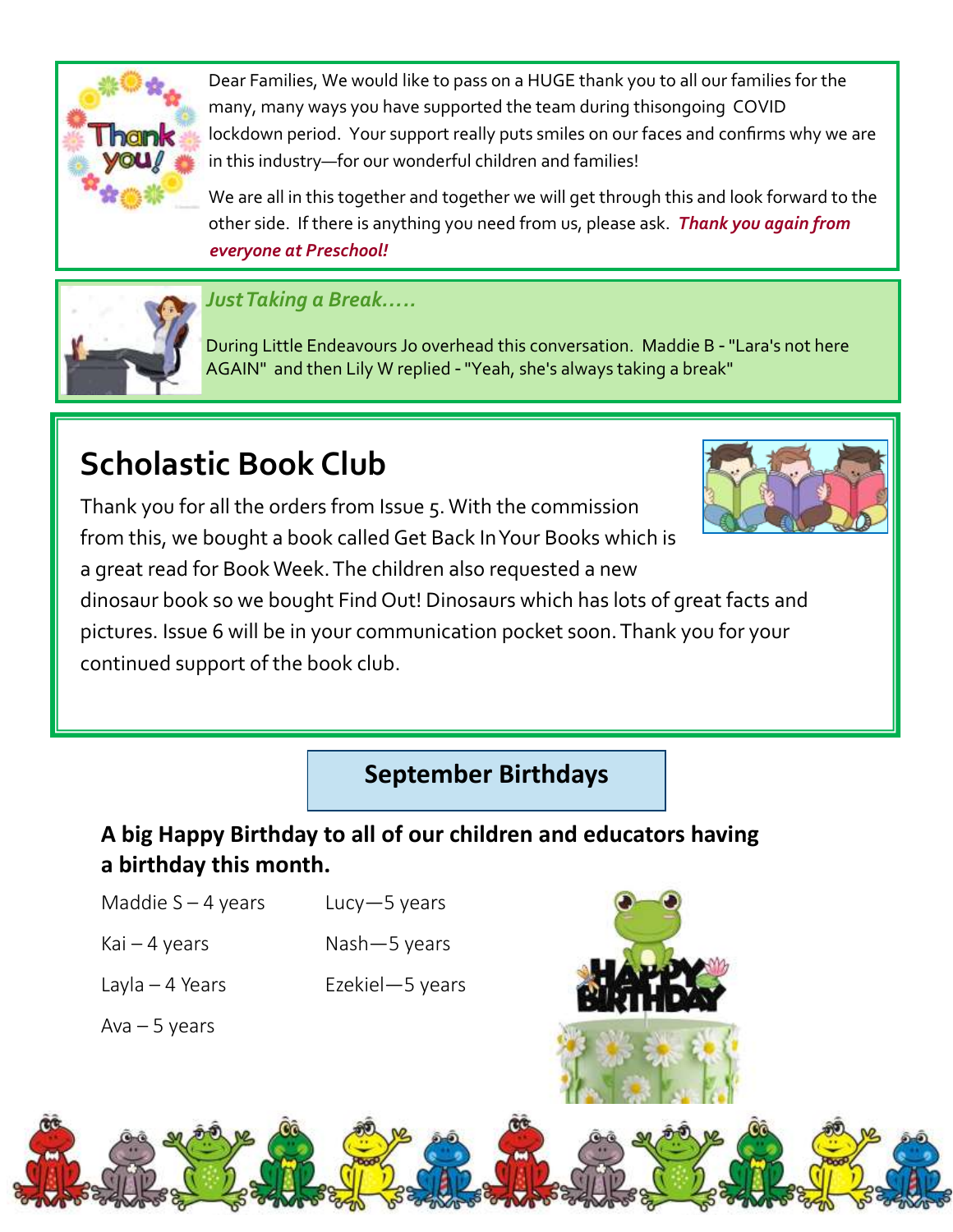

# **Driveway Safety Reminder**

**Families, please ensure if you are waiting to collect your child you are lining up next to the witches' hats to the side of the driveway.** 

**Please ensure that you are holding your child's hand at all times on the driveway until you have safely reached your car.**

**We really appreciate your patience at pick up and drops off times, we ask that you continue to remain mindful of safety at these times.** 

*Thank you!*

## **We are on Facebook!**

**P**lease 'like and follow' **Mt Colah Preschool Kindergarten** where we will bring you Preschool updates, helpful articles regarding early childhood development and some of the learning experiences we have been enjoying during our busy days at Preschool. Please feel free to comment and posts and get involved!



#### **Music Guru!**

During lunch the children were listening to music and 'Here comes the Sun' by Lara's favourite band, The Beatles, came on. Lara jokingly said to the children I will give someone 10 stamps if they can tell me who sings this song. Without hesitation Jack called out "THE BEATLES".

Lara happily paid up the 10 stamps to Jack!

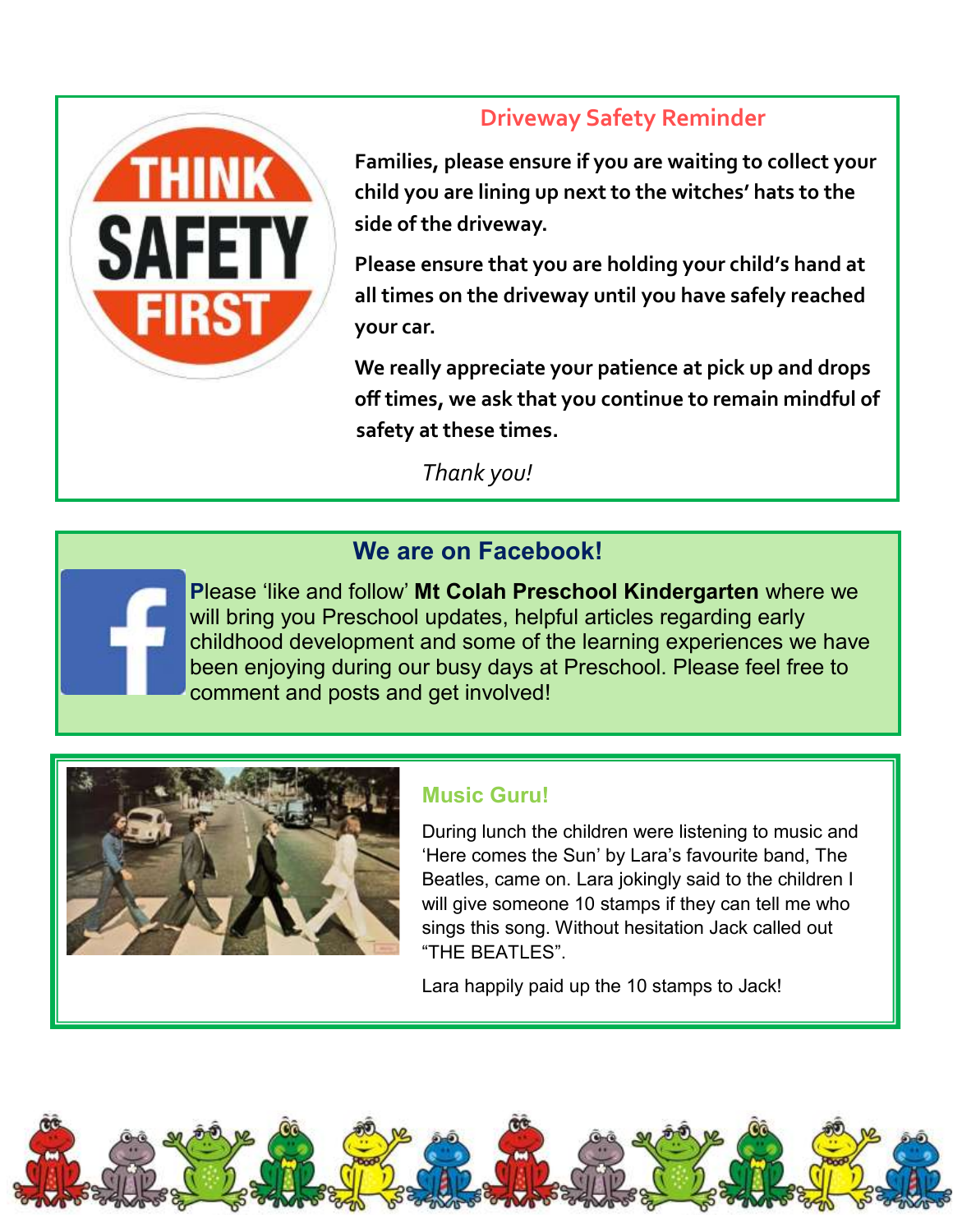# **National Science Week**

On Wednesday we participated in a Simultaneous Morning Tea with Little Scientists via Zoom, as part of National Science Week. We ate crunchy vegetables such as celery, capsicum and snow peas, and recoded how loud these crunched using a decibel reader. What do you think would sound louder? We thought the capsicum was the loudest. Food is so much more than sustenance. We all know of it's emotional and cultural significance, but we also discovered is can play a part in enhancing children's knowledge through STEM (Science, Technology, Engineering and Maths) learning.



Throughout the week we also engaged in a variety of hands-on experiments. We have loved seeing so many of the families hands on trying out these experiments at home. Please send through your photos, we would love to see them.

Introducing children to science at a young age assists in their brain development. By using materials that children like to play with, it helps them to grow big ideas and understand fundamental concepts. These preschool science experiences do more than offer up facts. STEM for preschoolers encourages children to develop skills and learn from the evidence. It also values the role of wonder, trial and error, curiosity and to find out things about the world.

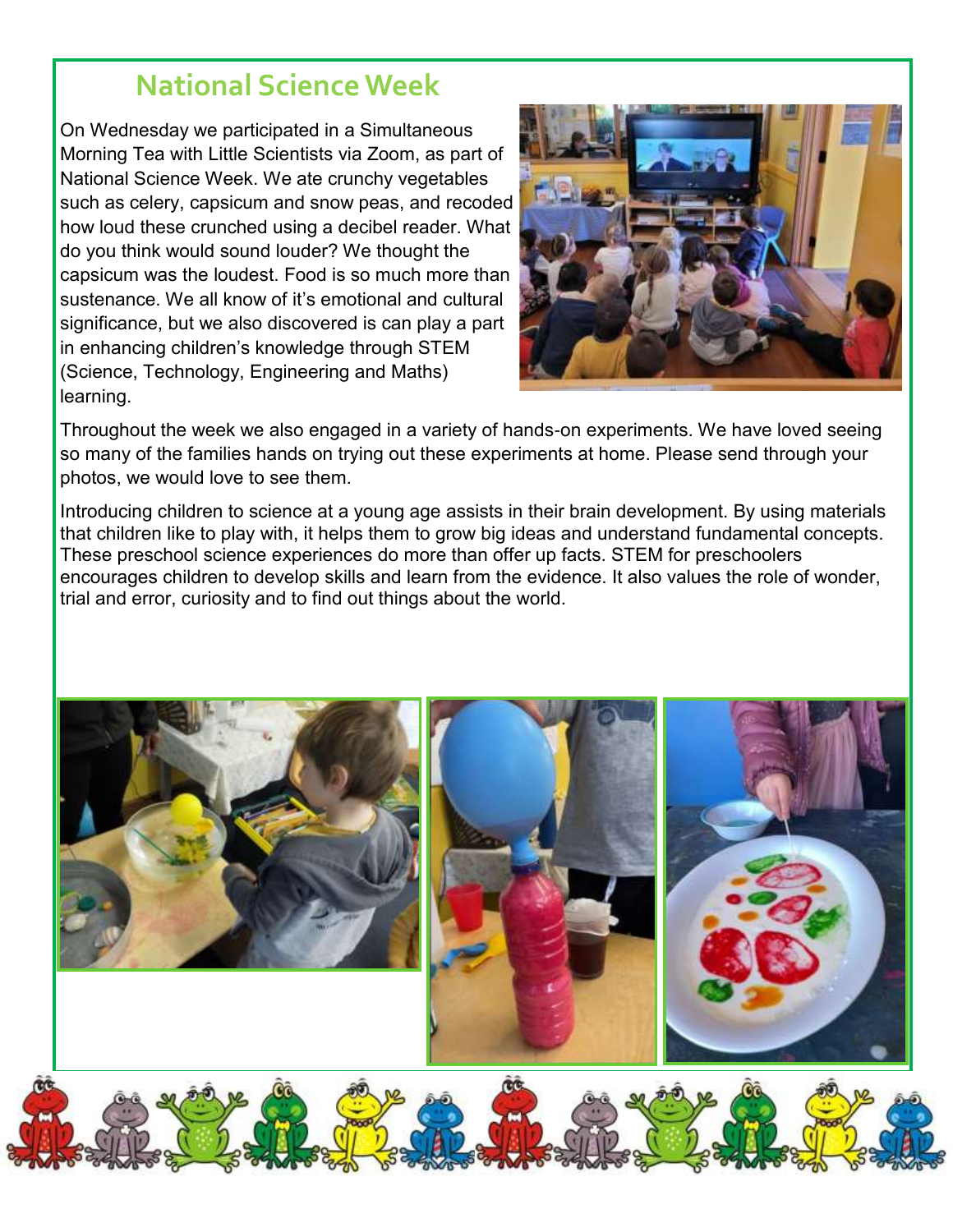# Phonemic Awareness Programme

*What a great two weeks the Schoolies have had engaging in fun experiences and activities relating to our focus sounds 'N' and 'O' and meeting our beloved Letterland characters 'Noisy Nick and Oscar Orange'.* 

*Noisy Nick:* While exploring the sound 'N' the children discovered a great love for all things 'noise' related, especially when they had the opportunity to experiment with our preschool's collection of musical instruments. The children particularly enjoyed making their own preschool band while using maracas, drums and tapping sticks as they sang along to the 'Noisy Nick' song. Throughout the week the children also had the chance to make their own rice filled 'Noisy Maracas' using recycled plastic bottles and food colouring inside. Educators encouraged the children to shake their instrument and say the sound 'N' 'N' 'Noisy Nick'. A big thank you to Margot's family who were kind enough to donate an abundance of new musical instruments (drums and xylophones) to add to our collection.

*Oscar Orange*: is easily one of the children's favourite Letterland characters here at Preschool. To explore the sound 'O' the children discovered and acquired new knowledge on the life cycle of an Octopus while engaging in stories, songs and real-life footage of all the amazing capabilities of an octopus. In one video the children witnessed an octopus pushing its way through a tiny hole and opening a jar while stuck inside! Later in the week we made freshly squeezed orange juice and Oscar orange masks using orange paint. The children very much enjoyed tasting their orange juice for afternoon tea, especially as they were a part of the fun hands-on process in squeezing and juicing the oranges. Another big thank you Tex's family for bringing in some oranges from their tree for us to taste.









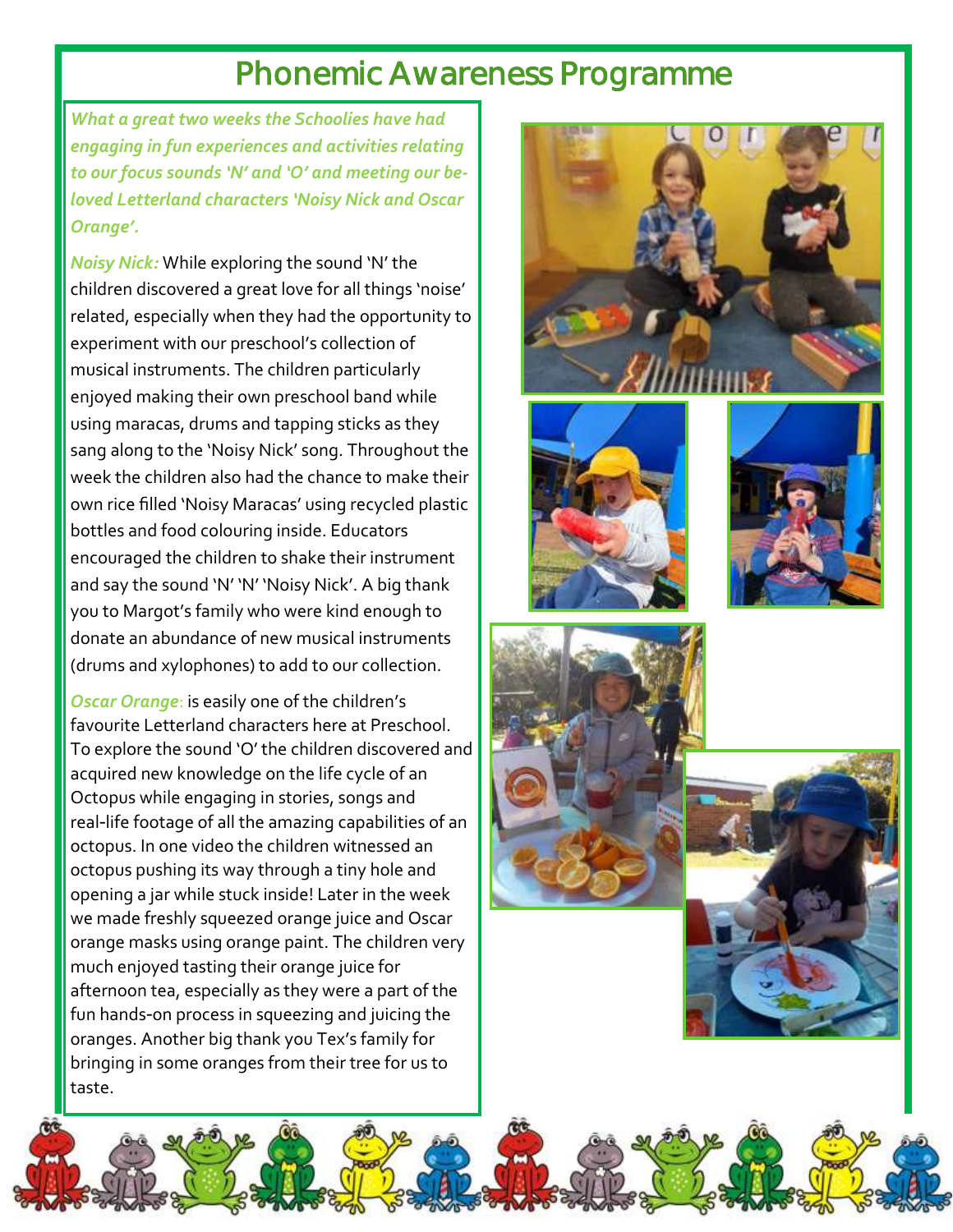# Little En eavours



Another month gone by and the preschoolers were very involved with the Olympics and the updating of our medal chart. Lots of counting as the medals were updated every morning. It will in use again when we change the title to Paralympics. Lots of cutting practice too this month and some of it very tricky, especially as we cut out the round medals. The childrens cutting skills did improve over the weeks as I worked one on one with them.



**Gold Medals -** We were all winners as we made our own gold medals. Cutting circles is hard but all the preschoolers were keen to have a go. There were some great events chosen to put on the medals and I was told mine had to be Craft. They were worn proudly during the preschool day.





**Hatching Chickens -** More cutting to make our eggs and lots of colourful chickens decorated to add to the eggs. As we worked the children happily shared what they had learnt about the chickens, and we were surprised how quickly they changed. The split pins we used are always a good discussion point as the preschoolers learn how they work and why we use them.

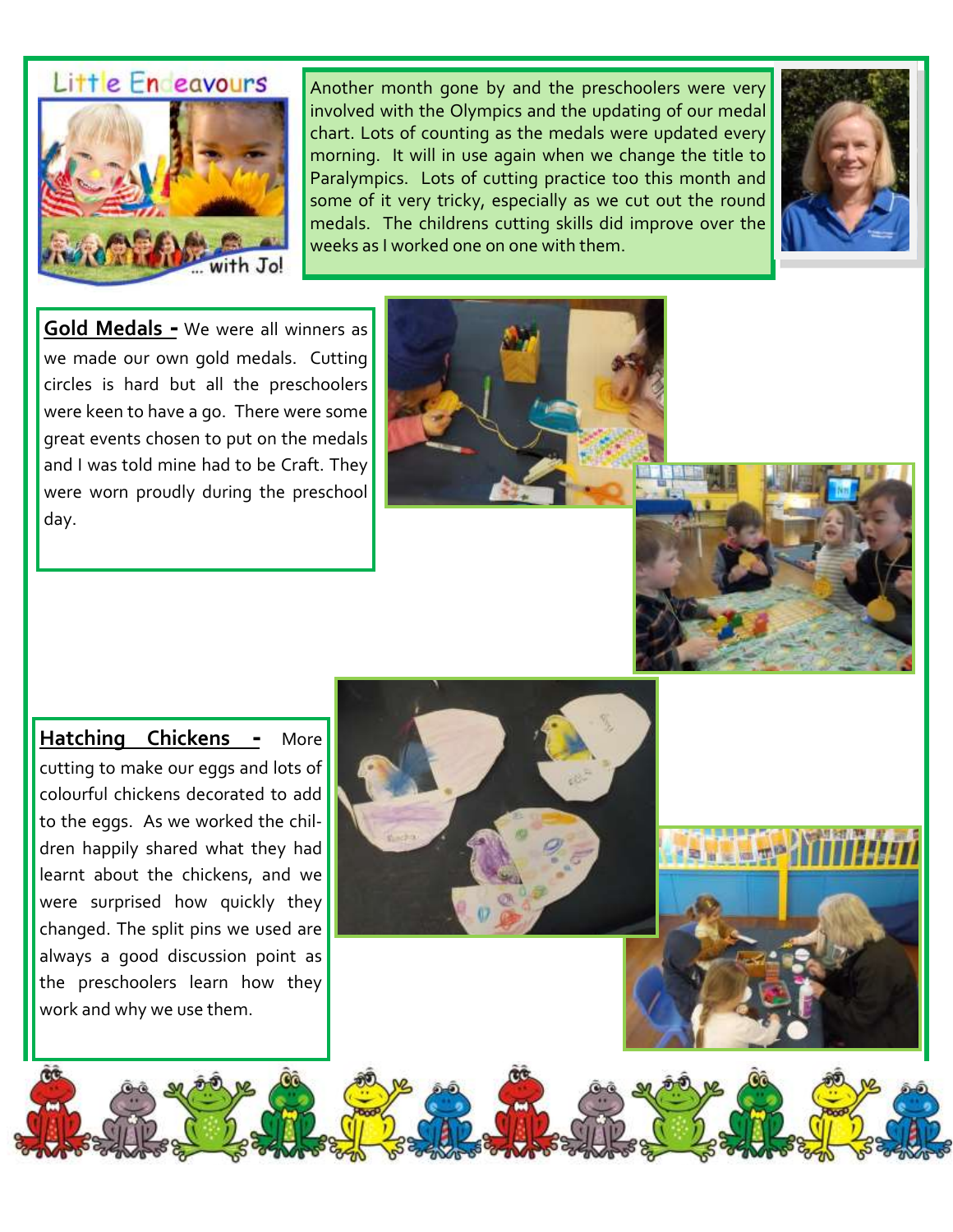# Little En eavours



Another month gone by and the preschoolers were very involved with the Olympics and the updating of our medal chart. Lots of counting as the medals were updated every morning. It will in use again when we change the title to Paralympics. Lots of cutting practice too this month and some of it very tricky, especially as we cut out the round medals. The childrens cutting skills did improve over the weeks as I worked one on one with them.



**Life Cycle of Frogs** – Our display board is up and it does show the life cycle of frogs but there are so many frog colours which I am sure have never been seen before. The preschoolers love the fact the cycle just goes round and round, never ending. Hopefully we will get some tadpoles to watch develop when the timing is right.





**Sound Cup Squeakers -** For Science Week we created sound using a cup, string and a piece of sponge. It was great for increasing finger strength as the sponge needed to be squeezed tightly to create the sounds. By trial and error we worked out how to make different sounds and change to loudness of the sounds.





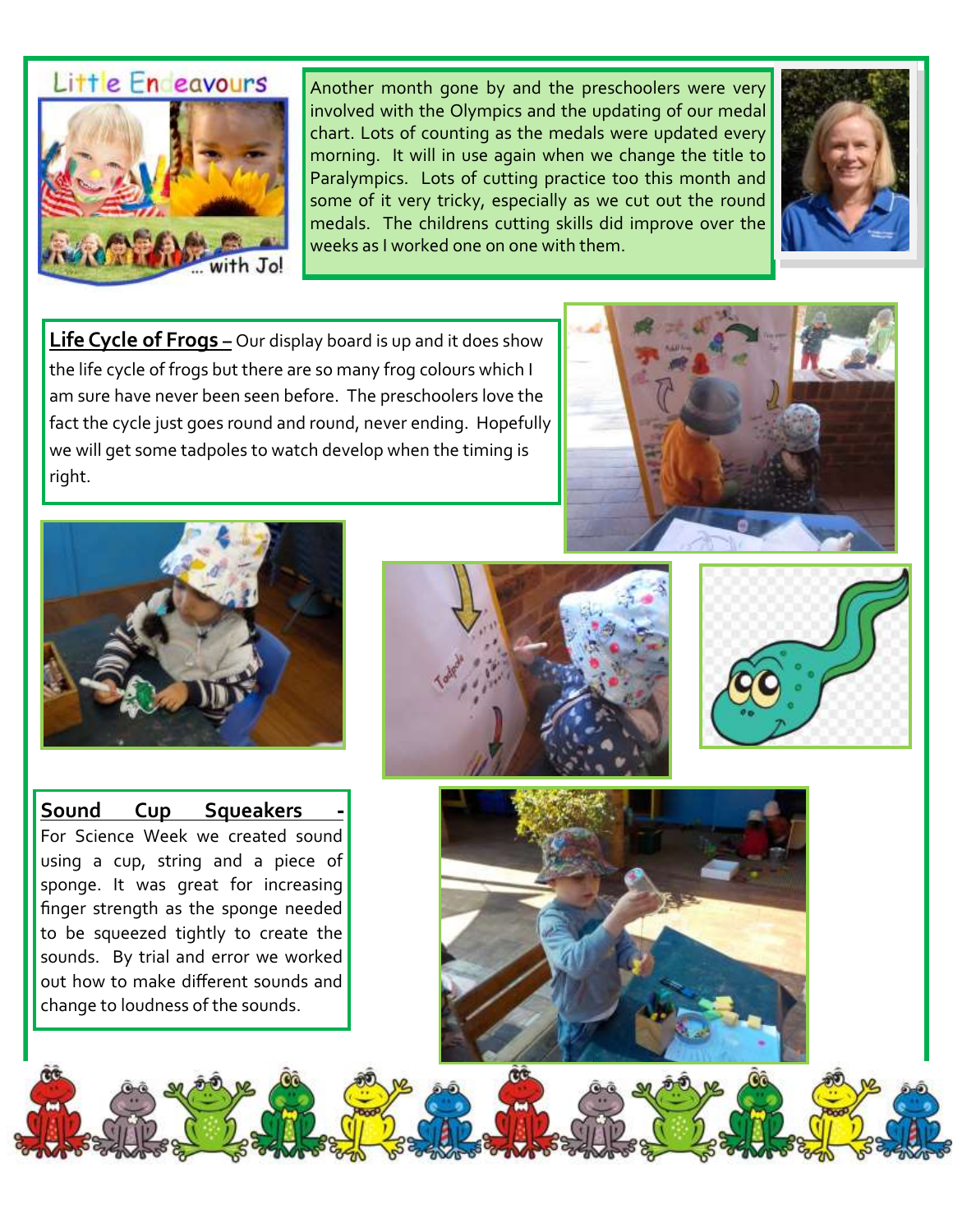

#### **Book Exchange**

With Book week coming up next week we have put the Book Exchange Basket back into action. All books will have been sanitised to make sure these exchanges are safe for everyone. To encourage children to share their thoughts on books they have borrowed or donated, we have introduced a short feed back form. We would appreciate your help in encouraging feedback from the children to share with the group. You will find these on the table outside, please take one when borrowing a book. This will inspire others to borrow books to read and enjoy, thus fostering a love of reading. Instilling regular early reading has positive effects on children's education, wellbeing, relationships and overall development. Thank you all for your participation in this project helping the recycling of books.





#### **Return and Earn**

Thank you everyone for the continued delivery of bottles it is very much appreciated. We have an awesome amount waiting for delivery to Michael at Berowra Post Office, once Covid restrictions are lifted. We have reached our goal of \$100 for the 1st semester and are well on our way with \$24.60 towards our next goal of \$100 for the 2nd semester. We are happy to take bottles and will store them until we can resume bottle drop offs.

#### **Recycling plastic bags**

To help reduce landfill and save the environment from so much waste plastic. We have asked families to help recycle plastic bread bags. Thank you everyone for these donations they have come in handy particularly when sending home soiled clothing.



#### **Gardening**

Our lettuce planting was so successful the children enjoyed the satisfaction of watching, watering and reaping lettuce from our garden to enjoy for afternoon tea. The weather is warming up so nicely we will, very soon be planting our own tomatoes seedlings to enjoy.

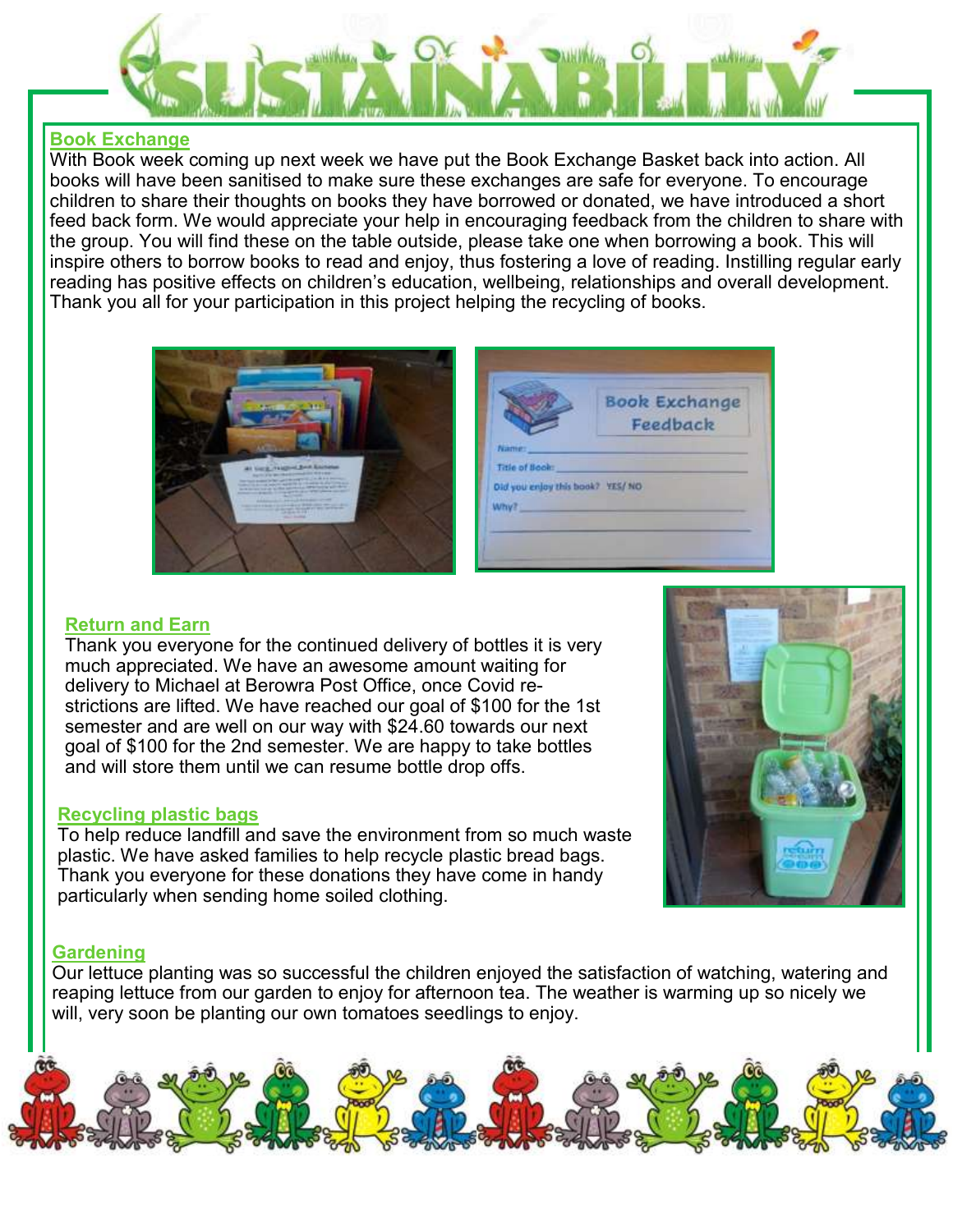# **Return and Earn Project**

Thank you for your continued donations of bottles and containers. The children are really enjoying being part of this project and look forward to counting and categorising the items as they arrive. The children are having fun whilst learning about one of the many practical solutions in reducing landfill which has such a devastating effect on our precious planet. Thank you to everyone for your contributions. Please keep those bottles coming, it is so much appreciated. Thank you to Michael, at the Berowra Post Office for his continued support in processing your collections. Together we can make a significant difference, no matter how small.

**We would appreciate your help in collecting drink containers with the 10c deposit label on the bottle/cans to add to our collection and together we will help make a difference in reducing waste. You will find a big blue container undercover outside in which to deposit your bottles. Once a fortnight this will be taken to a collection point and redeemed for cash.** 





#### **Eligible drink containers**

Under Return and Earn, most empty 150-millilitre to 3-litre drink containers are eligible for a 10-cent refund when presented to an approved NSW collection point.

Container materials that are eligible for a refund include PET, HDPE, glass, aluminium, steel, liquid paperboard.

Containers should be empty, uncrushed, unbroken and have the original label attached.

Wine, spirits, cordial and plain milk containers are not eligible.

Throughout the year we discuss the importance of recycling, you may soon find your children sharing this information with you at home!

*Together we can make a significant difference, no matter how small.*